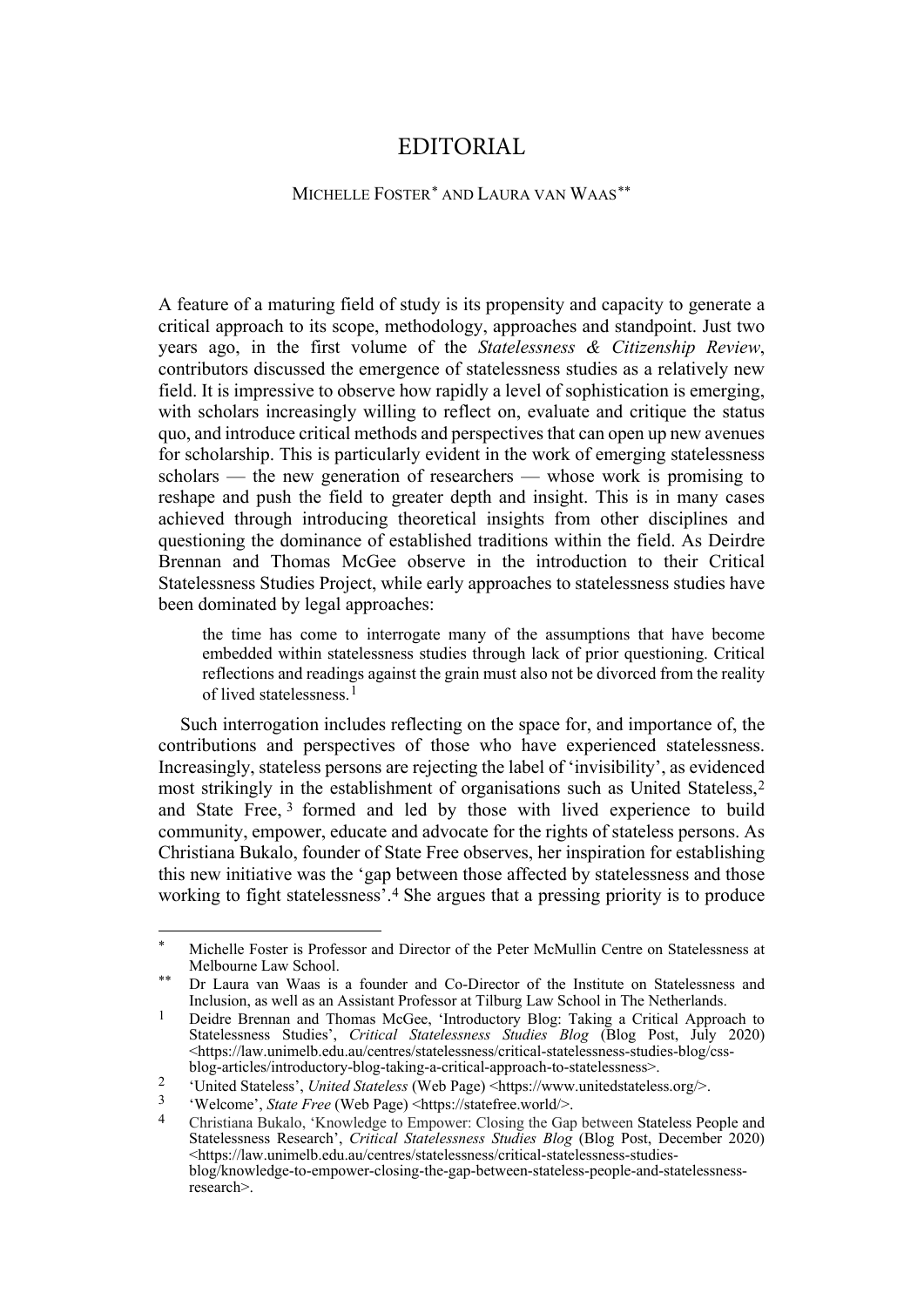'an authentic reflection of what it means to be stateless in today's world in order to create a realistic understanding of what is needed to improve stateless people's situations'.[5](#page-1-0)

In his thought-provoking piece in this issue, Haqqi Bahram's 'Towards a Stateless Standpoint Epistemology' seeks to 'introduce and propose the concept of *stateless standpoint epistemology* as an approach in statelessness research for realigning knowledge with stateless persons' experiences'. [6](#page-1-1) This, he explains, '[b]asically … means starting knowledge about statelessness from the standpoints of stateless persons'.[7](#page-1-2) This contribution pushes us as statelessness scholars to 'address the existing gap of methodological discussions about how and what knowledge of statelessness is produced, something that is much needed but is often marginally stated or left out from the body of research'.[8](#page-1-3)

The Critique and Commentary part of this volume offers a set of timely, diverse and insightful perspectives on COVID-19 and statelessness that are strongly grounded in the experiences of the stateless, undocumented and those at risk of statelessness. This section is now in the very capable hands of Associate Professor Jamie Liew, taking over from Dr Kristy Belton who did a truly outstanding job in shaping this section of the *Review*, introducing dedicated thematic foci such as the 'Reflection on Statelessness Studies' (Volume 1(1)), and the symposium on 'Statelessness and Slavery' (Volume 2(1)). As Jamie explains, in bringing together this volume's COVID-19 focused pieces, it is important to recognise that '[e]ach writer is either from that community, or has work and/or research embedded in the community they are writing about'.[9](#page-1-4) As she further notes, in taking this approach, these commentaries expose 'how the lack of status is not only the fundamental reason why stateless and undocumented persons face abuse, exploitation, poverty and other challenges but how their status is politically constructed', and also that 'each piece also provides some hope that the pandemic offers a moment of change'.[10](#page-1-5)

Other new approaches and critiques are evident in some of the other excellent contributions to this bumper issue of the *Statelessness & Citizenship Review*, which, in addition to articles, case notes and book reviews on a diverse range of issues, and the thematic focus on COVID-19 and statelessness, also features a forthcoming symposium on 'Citizenship and Statelessness in India', edited by guest editor Dr Adil Hasan Khan.

Malak Benslama-Dabdoub's article, 'Colonial Legacies in Syrian Nationality Law and the Risk of Statelessness' is a highly original and ground-breaking tour de force of the long and complex history of Syria as a nation-state, tracing the colonial roots of Syrian legislation governing nationality from the fall of the Ottoman Empire, through to colonial mandates, and post-independence developments. Her aim is to offer a 'critical legal and historical analysis' to reveal 'the hidden colonial legacies of Syrian citizenship, by highlighting the responsibility of European colonial powers in introducing gender-based

<span id="page-1-1"></span><span id="page-1-0"></span> $\begin{matrix} 5 \\ 6 \end{matrix}$  ibid.

<sup>6</sup> Haqqi Bahram, 'Towards a Stateless Standpoint Epistemology' (2021) 3(1) *Statelessness & Citizenship Review* 113, 114 (emphasis added).

<span id="page-1-2"></span> $\begin{matrix} 7 & \text{ibid.} \\ 8 & \text{ibid.} \end{matrix}$ 

<span id="page-1-4"></span><span id="page-1-3"></span> $\frac{8}{9}$  ibid.

<sup>9</sup> Jamie Liew, 'Statelessness and COVID-19: An Introduction', 2021) 3(1) *Statelessness & Citizenship Review* 120.

<span id="page-1-5"></span><sup>10</sup> ibid 121.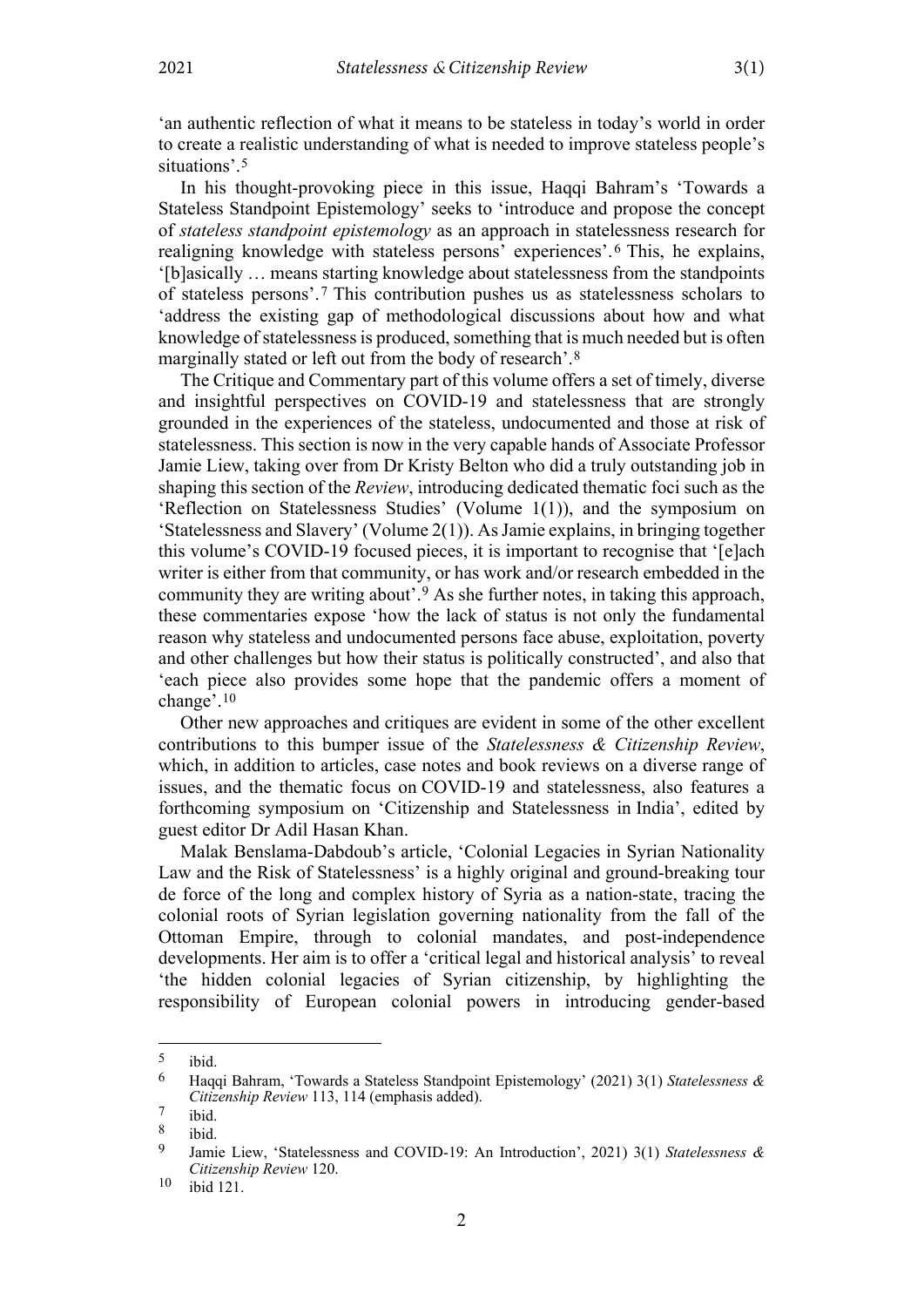## *Editorial*

discrimination in domestic legislation, rendering Kurds and Palestinians stateless'.[11](#page-2-0) The article is not just relevant to those interested in Syria; she seeks to question and challenge 'mainstream narratives' that she argues 'presuppose that statelessness is the result of current discriminatory practices adopted by modern states, largely neglecting the impact of colonialism'.[12](#page-2-1) In particular, she posits that 'international law on statelessness and citizenship utterly overlooks the importance of (de)colonial legacies', [13](#page-2-2) challenging those who address statelessness from a legal perspective also to critically reflect on the limitations and blind spots of existing instruments. This contribution thus sets the agenda for a more critical approach to statelessness studies by paying attention to the role and contribution of postcolonial approaches to scholarship.

This methodological innovation is also displayed in other contributions, including in the forthcoming symposium on 'Citizenship and Statelessness in India', which further develop new approaches to the field. For example, Padmini Baruah and Trisha Sabhapandit's piece entitled, 'Untrustworthy and Unbelievable: Women and the Quest for Citizenship in Assam', applies a feminist lens to Assam, offering an original insight into this troubling context. Drawing on Deirdre Brennan's argument that a feminist methodology in statelessness studies 'is yet to emerge',[14](#page-2-3) the authors take up the challenge of undertaking a feminist analysis of developments in Assam, a situation that the United Nations Special Rapporteur on Minority Issues has described as the 'biggest exercise in statelessness since the second world war'.[15](#page-2-4) As the authors observe, while there is important scholarship on this issue,[16](#page-2-5) 'there is little scholarly work on the impact this issue has on the lives of women'.[17](#page-2-6) This article therefore 'contributes to the burgeoning scholarly research that is emerging on the gendered impact of statelessness', by centring 'the experiences of women as they navigate the precarious liminal zone between citizenship and statelessness'.[18](#page-2-7)

The contributions to the general articles section of this issue offer much-needed knowledge and insight into core issues in the protection of stateless persons, namely, the right to nationality and the nature and content of statelessness determination procedures ('SDP'). In Darren Ekema Ewumbue Monono's article on 'Peoples' Right to a Nationality and the Eradication of Statelessness in Africa', he critiques the current efforts of both international and African institutions to promote the right to nationality, with a view to eradicating statelessness in the continent, concluding that such efforts 'have, however, focused on the right to

<span id="page-2-0"></span><sup>11</sup> Malak Benslama-Dabdoub, 'Colonial Legacies in Syrian Nationality Law and the Risk of Statelessness' (2021) 3(1) *Statelessness & Citizenship Review* 6.

<span id="page-2-1"></span> $\frac{12}{13}$  ibid 32–33.

<span id="page-2-2"></span> $\frac{13}{14}$  ibid 11.

<span id="page-2-3"></span><sup>14</sup> Deirdre Brennan, 'Feminist Foresight in Statelessness' (2020) 2(1) *The Statelessness & Citizenship Review* 43.

<span id="page-2-4"></span><sup>&</sup>lt;sup>15</sup> Hannah Gordon and Elif Sekercioglu, 'Citizenship Denied: Two Million in India Face an<br>Uncertain Future', *Right Now* (online, 13 June 2020) Uncertain Future', *Right Now* (online, 13 June 2020) <https://rightnow.org.au/analysis/citizenship-denied/>.

<span id="page-2-5"></span><sup>16</sup> See for example Talha Rahman's excellent contribution in Volume 2(1): Talha Abdul Rahman, 'Identifying the Outsider: An Assessment of Foreigner Tribunals in the Indian State of Assam' (2020) 2(1) *Statelessness & Citizenship Review* 112; Trisha Sabhapandit and Padmini Baruah, "Untrustworthy and Unbelievable": Women and the Quest for Citizenship in Assam' (2021) 3(1) *Statelessness & Citizenship Review* (forthcoming).

<span id="page-2-7"></span><span id="page-2-6"></span><sup>&</sup>lt;sup>17</sup> Baruah and Sabhapandit (n 16) (forthcoming).<br><sup>18</sup> ibid.

ibid.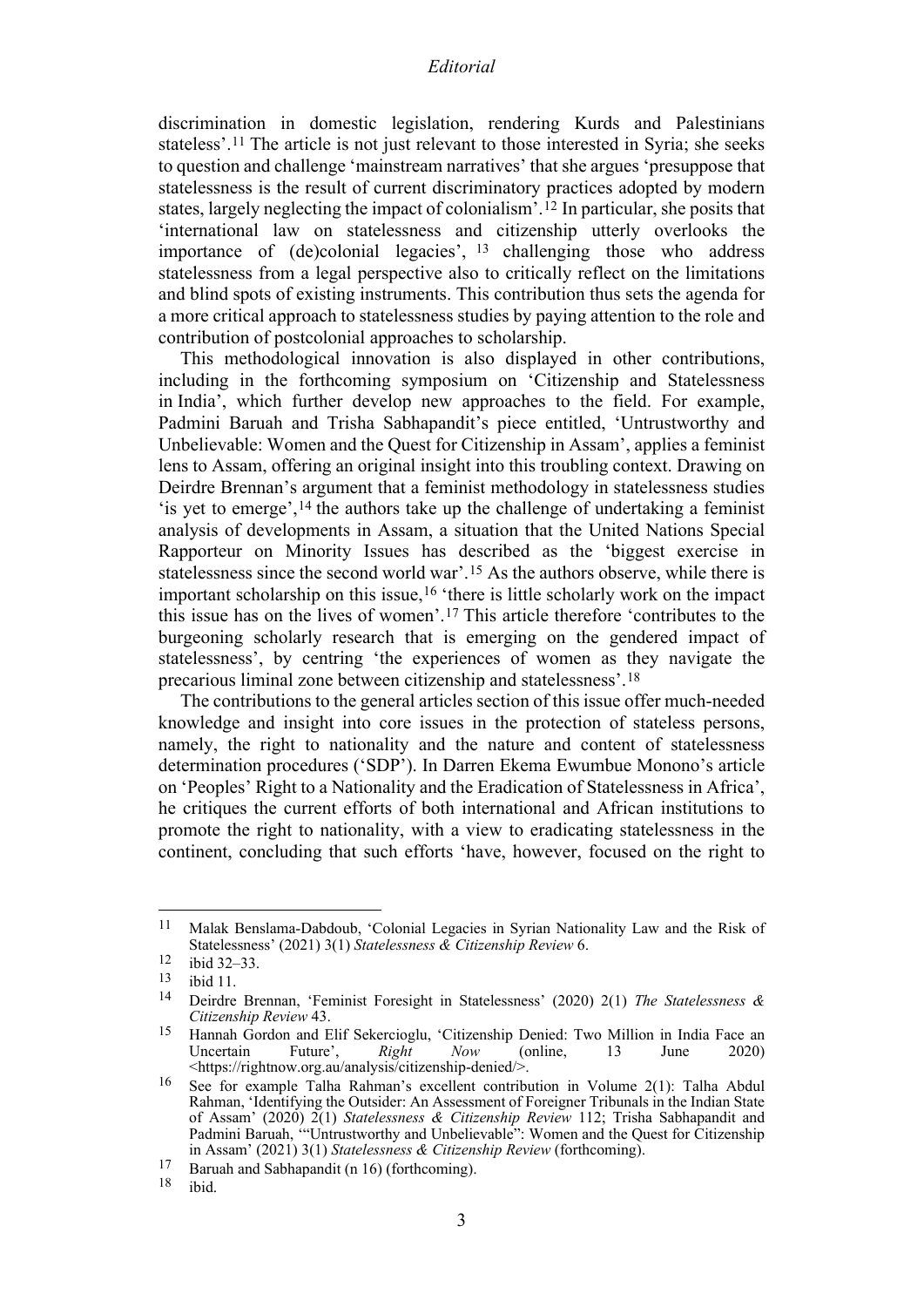nationality as an individual right'.[19](#page-3-0) In his view, this has 'undermined the spirit of the *Banjul Charter*, which consecrates peoples' rights as an African specificity'.[20](#page-3-1) This article reflects on the nature of the Banjul-led African human rights system, particularly with regard to collective community and peoples' rights, and reflects on what this means for the right to nationality. He concludes with the provocative perspective that:

statelessness has gone beyond its limited legalistic perspectives of 'stateless persons' to embrace the broader socio-political perspectives of 'stateless people' and 'stateless nations', where the right to nationality could best be enjoyed collectively as a people and community.[21](#page-3-2)

This lays fertile ground for further debate and exploration of these foundational issues.

Paola Pelletier Quiñones' article, 'Breaking the Presumption that the Applicant for Statelessness Determination is Foreign' offers an original and important contribution on a vital issue for the protection of stateless persons, namely the scope and ambit of SDPs. As she notes 'there is no international jurisprudence ordering and recognising the obligation of states to adopt SDPs or modify an SDP norm according to international standards', and while there is emerging high quality scholarship, this has largely focused on Europe. [22](#page-3-3) Her contribution considers all 23 existing SDPs specifically inquiring into whether 'a formally adopted SDP [could] be used by states to perpetuate a policy of exclusion or denationalisation.' [23](#page-3-4) As she observes, these issues have not been thoroughly considered to date. Her detailed empirical analysis reveals that of the 23 states that have enacted SDPs, 'eight countries have included safeguards in their SDP norms for identification, investigation and referral mechanisms where the applicant could be identified as a national of the state in which they have applied to be recognised as stateless'. [24](#page-3-5) These safeguards in the SDP normative framework 'constitute good practice and guidance that must be considered by current and future SDP norms and their corresponding rules of application'.[25](#page-3-6)

This issue of the *Review* also includes three engaging case notes on significant jurisprudential developments edited by our ever-capable Case Note Editor, Dr Katia Bianchini, and two insightful book reviews on significant new additions to scholarship, commissioned by our excellent Book Review Editor, Dr Barbara von Rütte.

Finally, we are thrilled also to publish an important symposium on 'Citizenship and Statelessness in India'. The contributions to this forthcoming symposium emerged from a collaboration between Melbourne Law School (Asian Law Centre and Peter McMullin Centre on Statelessness), Oxford's Bonavero Institute of

<span id="page-3-0"></span><sup>19</sup> Darren Ekema Ewumbue Monono, 'Peoples' Right to a Nationality and the Eradication of Statelessness in Africa' (2021) 3(1) *Statelessness & Citizenship Review* 33.

<span id="page-3-1"></span> $\begin{bmatrix} 20 & \text{ibid.} \\ 21 & \text{ibid.} \end{bmatrix}$ 

<span id="page-3-3"></span><span id="page-3-2"></span> $\frac{21}{22}$  ibid 58.

<sup>22</sup> See Katia Bianchini, *Protecting Stateless Persons* (Martinus Nijhoff, 2018). See also Katia Bianchini, 'A Comparative Analysis of Statelessness Determination Procedures in 10 EU States' (2017) 29(1) *International Journal of Refugee Law* 42; Paola Pelletier Quiñones, 'Breaking the Presumption That Applicants of Statelessness Determination Procedure Are Foreign' (2021) 3(1) *Statelessness & Citizenship Review* 61.

<span id="page-3-4"></span><sup>23</sup> Pelletier Quiñones (n 22) 62.<br>
24 ibid.<br>
25 ibid.<br>
62–6

<span id="page-3-5"></span>

ibid 62–6

<span id="page-3-6"></span><sup>3.</sup>